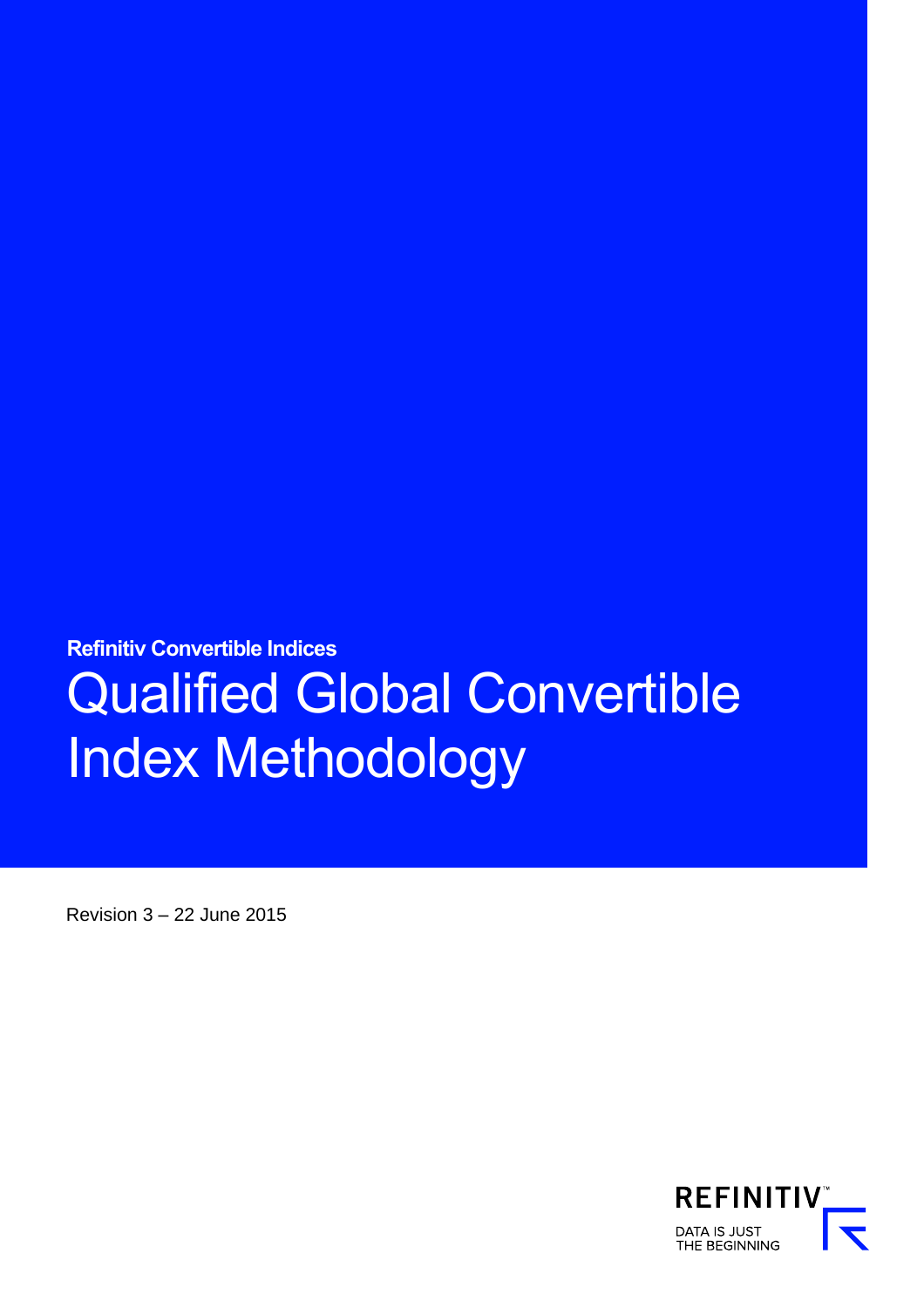# **Contents**

| $\mathbf 1$ . |  |
|---------------|--|
| 2.            |  |
|               |  |
|               |  |
|               |  |
|               |  |
|               |  |
|               |  |
|               |  |
|               |  |
|               |  |
|               |  |
| 3.            |  |
|               |  |
|               |  |
|               |  |
|               |  |
|               |  |
|               |  |
|               |  |
|               |  |
|               |  |
|               |  |
|               |  |
|               |  |
|               |  |
|               |  |
|               |  |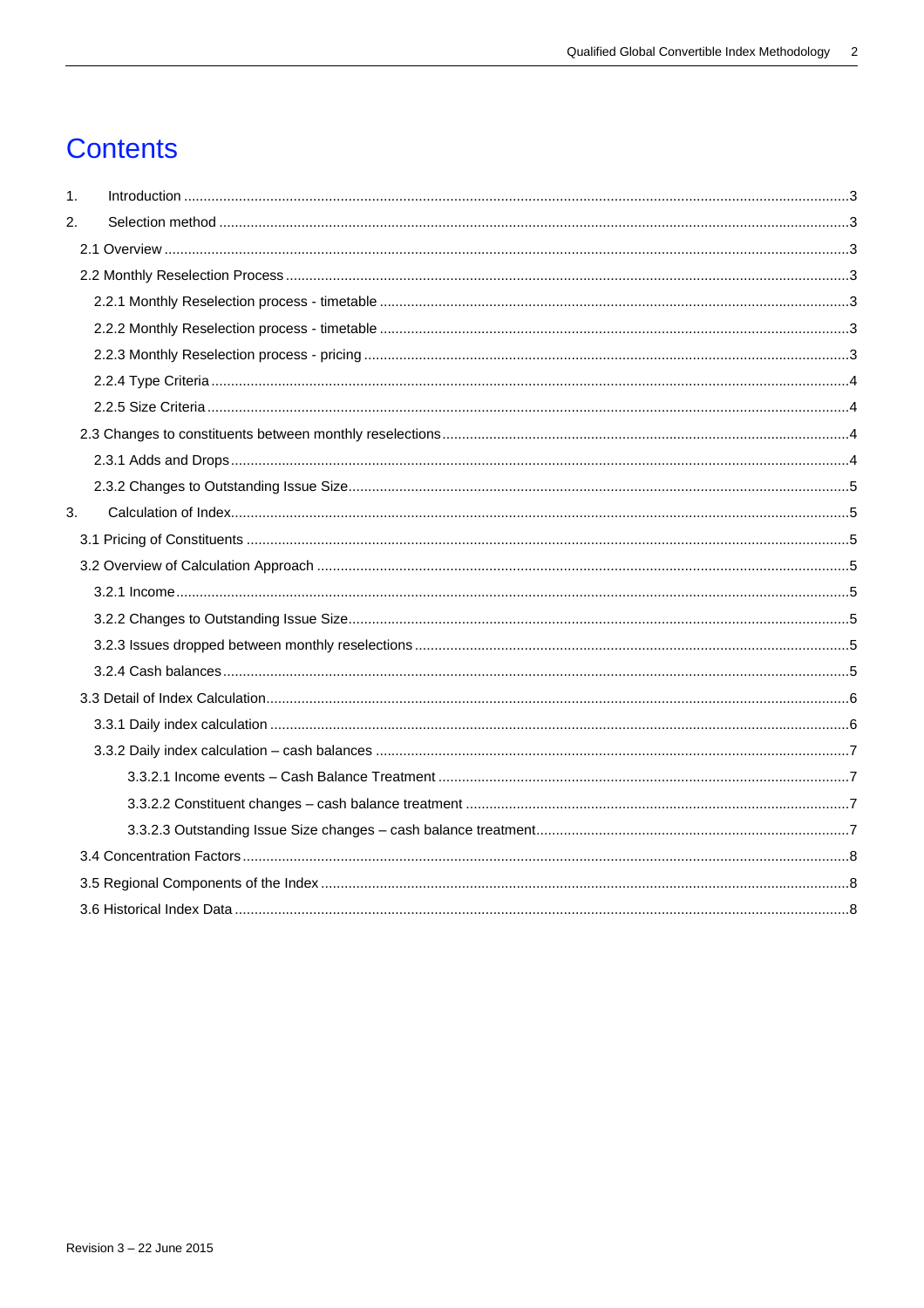# <span id="page-2-0"></span>1. Introduction

Defined terms used in this document have the meaning ascribed to them in Base Index unless otherwise defined.

The Refinitiv Qualified Global Convertible Index is referenced in this document as "Index", the Refinitiv Global Convertible Index is referenced in this document as the "Base Index".

The Methodology for the selection and maintenance of the Base Index is contained in the Refinitiv Convertible Indices Methodology (<https://www.refinitiv.com/en/financial-data/indices/convertible-indices> ).

# <span id="page-2-1"></span>2. Selection method

## <span id="page-2-2"></span>**2.1 Overview**

The Index is a sub-index of the Base Index. As such, issues may only be a constituent of the Index if they are a constituent of the Base Index.

The constituents of the Index will be reviewed during the monthly reselection process at which point issues may be added to or dropped from the constituents (Section 2.2).

The constituents of the Index may be amended between the monthly reselection points (Section 2.3).

# <span id="page-2-3"></span>**2.2 Monthly Reselection Process**

## <span id="page-2-4"></span>**2.2.1 Monthly Reselection process - timetable**

The key dates for the monthly reselection process are:

•Index Review Selection Date

•Index Review Effective Date

The Index Review Effective Date will be the second Wednesday in each month. However, for January, if the 1 January is a Wednesday then the date will be moved to the third Wednesday in the month.

However, for any month containing a Quarterly Index Reselection Effective Date for the Base Index the Index Review Effective Date will be the same as the Quarterly Index Reselection Effective Date for the Base Index.

The Index Review Selection Date will be 7 calendar days prior to the Index Review Effective Date.

The Index Review Reference Point is the Index calculation carried out at EoD immediately preceding the Index Review Selection Date and it is the data as of this point which is used for the monthly reselection process.

## <span id="page-2-5"></span>**2.2.2 Monthly Reselection process - timetable**

On the Index Review Selection Date all issues that are constituents of the Base Index at that time are considered for inclusion in the Index. Any issue that has been announced as an addition to the Base Index with an add date prior to or on the Index Review Effective Date is also considered for inclusion in the Index.

Issues that meet both the type criteria (Section 2.2.4) and the size criteria (Section 2.2.5) will be included in the Index.

Issues that are constituents of the Index at the Index Review Reference Point are not subject to the size criteria and will be included in the Index provided they meet the type criteria.

The issues selected by this process will form the Index immediately after EoD on the Index Review Effective Date.

## <span id="page-2-6"></span>**2.2.3 Monthly Reselection process - pricing**

Issues that are selected for inclusion in the Index as of the Index Review Effective Date that were not included in the Index immediately prior to that point will be added at the Offer Price at EoD on the Index Review Effective Date.

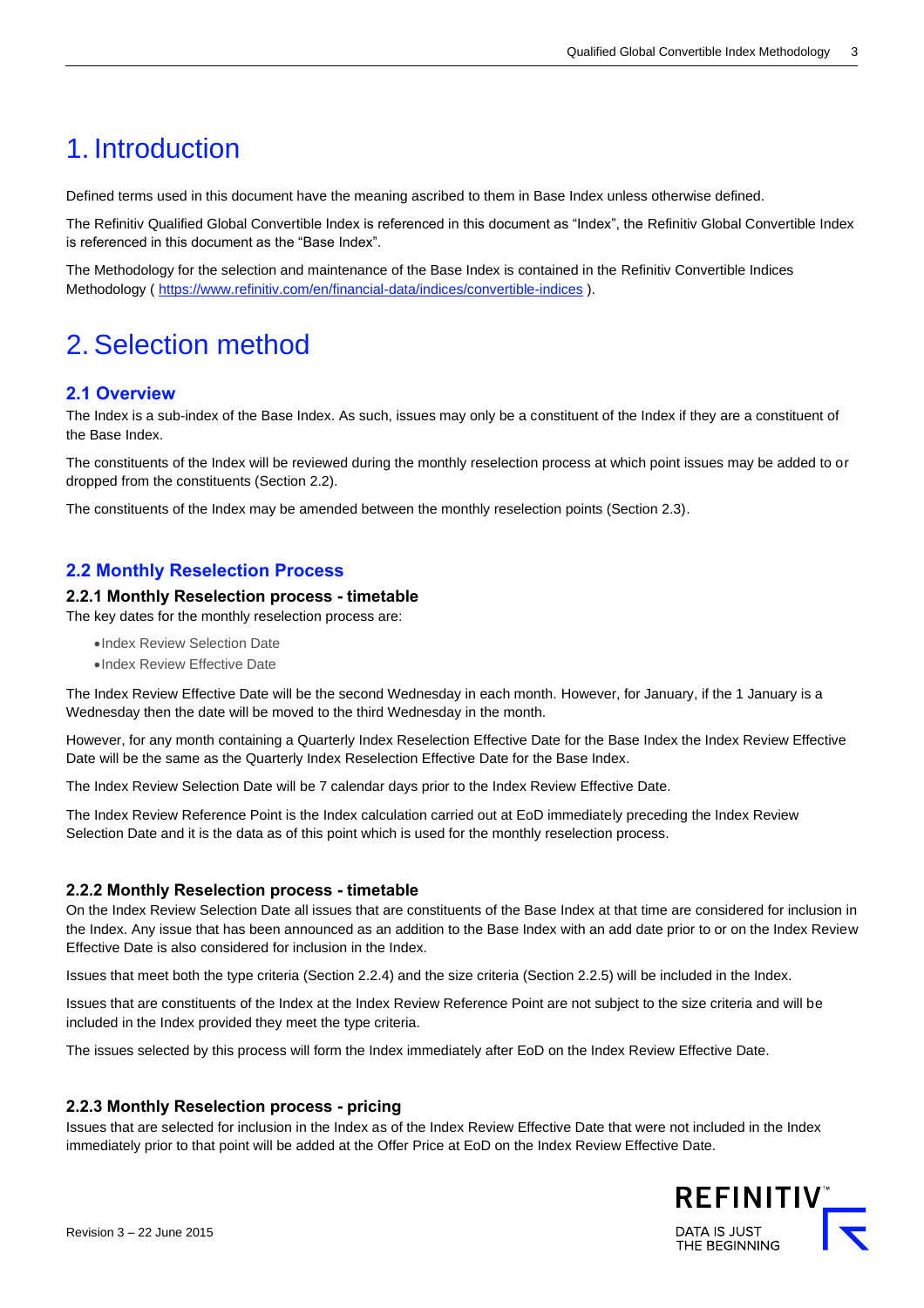Issues that are not selected for inclusion in the Index as of the Index Review Effective Date that were included in the Index immediately prior to that point will be dropped at the Bid Price at EoD on the Index Review Effective Date.

In the event that an issue is which is a constituent of the Index is dropped from the Base Index as of Index Review Effective Date then the pricing used for the Base Index will be used for the Drop from the Index.

If the event that an issue which is being added to the Base Index as of EoD on the Index Review Effective Date is also being added to the Index at that point, then the pricing used for the Base Index will be used for the Add to the Index.

## <span id="page-3-0"></span>**2.2.4 Type Criteria**

Issues which meet any of the following criteria will not be considered for inclusion in the Index:

- •Issues with Mandatory conversion at maturity
- •Perpetual issues
- •Issues which are issued in the form of a Preferred Share
- •Issues for which the only tranche in issue is a 144A tranche
- •Issues that are not constituents of the Index and which have been announced as a Drop from the Base Index at the Index Review Reference Point

The basis for determining these criteria will be the information available to the Index Manager on the Index Review Selection date. In the event that information is incomplete or conflicting the Index Manager will determine the status of the issue, with a presumption to retain the issue status as previously determined unless there is a clear reason to change the status.

## <span id="page-3-1"></span>**2.2.5 Size Criteria**

Issues will be considered for inclusion in the Index if the Outstanding Issue Size, when rounded to the nearest 1m in the relevant currency, equals or exceed the levels stated in the table below.

| <b>Region</b>        | <b>Currency</b> | <b>Threshold</b> |
|----------------------|-----------------|------------------|
| <b>US</b>            | <b>USD</b>      | 350m             |
| Europe               | EUR             | 375m             |
| Asia ex-Japan        | USD             | 275m             |
| Japan                | JPY             | 22,000m          |
| <b>Other Markets</b> | USD             | 275m             |

The Region for each issue will be the Region assigned to the issue in the Base Index.

The Outstanding Issue Size is defined as the face value of the amount of the issue that remains outstanding at the Index Review Reference Point converted, if required, to the threshold currency using the EoD FX rates at the Index Review Reference Point.

Issues that are constituents of the Index at the Index Review Reference Point are not subject to this test.

## <span id="page-3-2"></span>**2.3 Changes to constituents between monthly reselections**

#### <span id="page-3-3"></span>**2.3.1 Adds and Drops**

Issues will not be added to the Index between monthly reselections.

Issues that are dropped from the Base Index that are constituents of the Index will be dropped from the Index on the same date and at the same price as they are dropped from the Base Index. Issues dropped in this manner will be dropped, in general, at the Bid Price.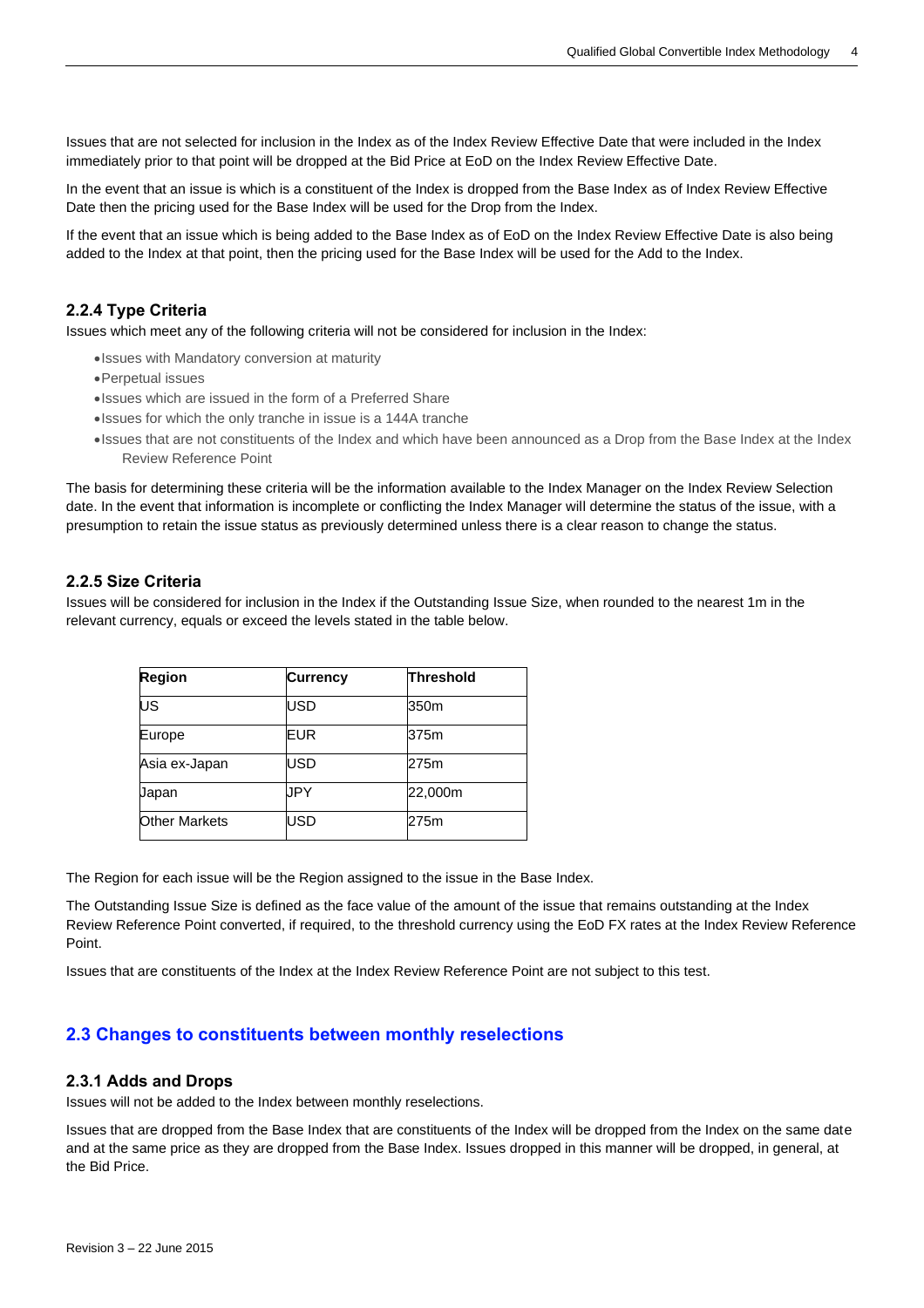Technical Adds and Drops will be applied to the Index at the same time as they are applied to the Base Index, these operations are necessary when the nature of the security changes such that a different reference is required for the issue, the physical asset represented by the entries remains unchanged during this process.

## <span id="page-4-0"></span>**2.3.2 Changes to Outstanding Issue Size**

Changes to the Outstanding Issue Size which reduce the Outstanding Issue Size will be applied to the Index at the same time as these changes are applied to the Base Index.

Changes to the Outstanding Issue Size which increase the Outstanding Issue Size will not be applied to the Index at the same time as these changes are applied to the Base Index. These changes will be applied at the monthly reselection on Index Review Effective Date

For the avoidance of doubt, should an issue be subject to an increase in Outstanding Issue Size followed by a decrease in Outstanding Issue Size between monthly reselections then the change will not be applied to the Index unless the resultant Outstanding Issue Size is less than the Outstanding Issue Size applicable to the Index at that time.

# <span id="page-4-1"></span>3. Calculation of Index

## <span id="page-4-2"></span>**3.1 Pricing of Constituents**

Constituents of the index will be priced at the same values as used for the Base Index with the exception of issues being added to the Index at the monthly reselection when the pricing guidelines in Section 2.2.3 apply.

## <span id="page-4-3"></span>**3.2 Overview of Calculation Approach**

#### <span id="page-4-4"></span>**3.2.1 Income**

Income received by Index issues will not be reinvested in the Index immediately.

Income received by issues will be retained as cash in the currency of receipt in the index calculation and will be credited to the relevant cash balance on the ex-income date.

Income will include any cash distribution due to holders of the issue.

The amount of cash credited to the cash balance will the same amount as would be reinvested under the Base Index Methodology.

## <span id="page-4-5"></span>**3.2.2 Changes to Outstanding Issue Size**

Changes to Outstanding Issue Size will generate an increase in the relevant cash balance equal to the value of securities represented by the change.

## <span id="page-4-6"></span>**3.2.3 Issues dropped between monthly reselections**

When issues are dropped between monthly reselections the relevant cash balance will be increased by the value of the issue at the time of removal from the Index.

## <span id="page-4-7"></span>**3.2.4 Cash balances**

Cash balances will not be credited with interest.

Cash balances will be reinvested in the index at EoD on the Focus Monthly Review Effective Date using the FX rates for index calculation at that point.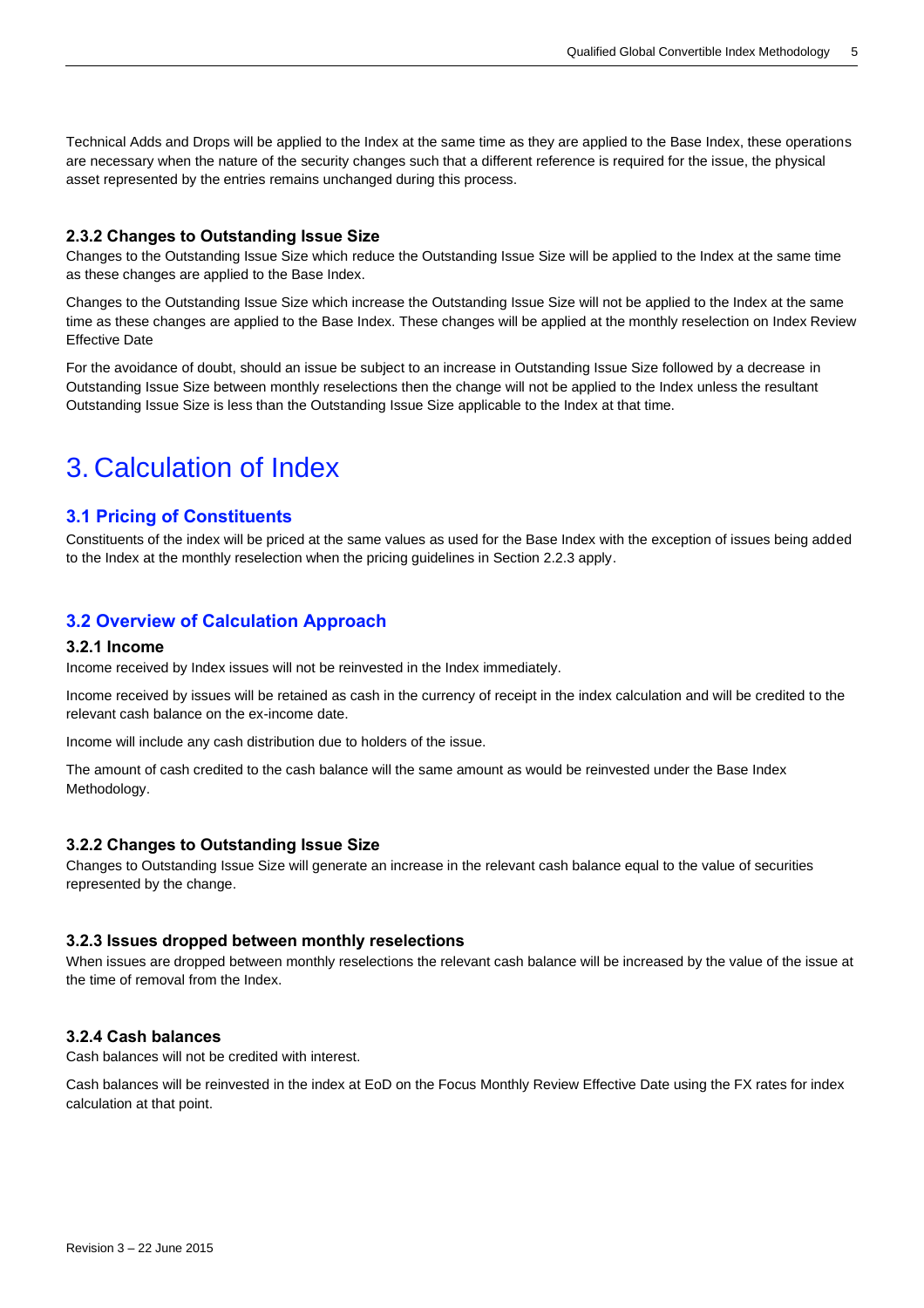## <span id="page-5-0"></span>**3.3 Detail of Index Calculation**

The index calculation will be carried out in the same manner as the index calculation of the Base Index with the exception of the treatment of events which generate cash in the Index and the treatment of cash at the monthly reselection cash, which are treated as set out in the sections below.

## <span id="page-5-1"></span>**3.3.1 Daily index calculation**

The daily index calculation is as shown below.

In order to derive:

 $V^t$ The value of the index on day  $t$ . Index values are only computed for weekdays and if day  $t$  is a Friday then day  $t + 1$  will be the following Monday

The values required are:

- $\boldsymbol{D}_i^t$  $\boldsymbol{t}_{i}^t$  The dirty cash value of one unit of the  $\boldsymbol{t}$ <sup>th</sup> issue in the index on day  $\boldsymbol{t}$ .
- $R^t$ The combined value of all cash balances on day  $t$ , each held in the currency of receipt and converted to the index currency using the relevant Eod FX rate for index calculation.
- $S_i^t$  $\frac{t}{t}$  The issue size outstanding in units of the  $\bm{t}^{\, \text{th}}$  issue in the index on day  $\bm{t}$
- $X_i^t$ t The exchange rate used to convert the cash price of the *i* <sup>th</sup> issue in the index on day **t** to the index currency.
- $F^t$ The index factor on day  $t$
- $n^t$ The number of issues in the index on day  $t$

The value of the index is given by:

$$
V^{t} = \frac{B^{t} + \sum_{i=1}^{i=n^{t}} (D_{i}^{t} * S_{i}^{t} * X_{i}^{t})}{F^{t}}
$$

The value of F will remain unchanged except in any the following circumstances:

- •A change to the constituents of the index that is not reflected solely as a change in the cash balances
- •A change to the issue size of one or more of the constituents that is not reflected solely as a change in the cash balances
- •The Focus Monthly Review Effective Date when the cash balances are re-invested in the Index

The derivation of the new value for the index factor in each of these circumstances is shown below. Where:

| $new$ $Bt$   | The combined value of all cash balances on day $t$ , each held in the currency of receipt and converted<br>to the index currency using the relevant Eod FX rate for index calculation. This value will be the same<br>as $B^t$ except in the case when cash balances are re-invested when $new_B^t$ will be set to zero. |
|--------------|--------------------------------------------------------------------------------------------------------------------------------------------------------------------------------------------------------------------------------------------------------------------------------------------------------------------------|
| $new\_S_i^t$ | The issue size outstanding in units of the $tth$ issue in the index on day $t$ following the change in<br>circumstances for which the factor is to be adjusted.                                                                                                                                                          |
| $new_F^t$    | The index factor on day $t$ following the change in circumstances for which the factor is to be<br>adjusted.                                                                                                                                                                                                             |
| $n$ and $t$  | The number of issues in the index on day $t$ following the change in circumstances for which the                                                                                                                                                                                                                         |

 $new_n$  $_t$  The number of issues in the index on day  $t$  following the change in circumstances for which the factor is to be adjusted.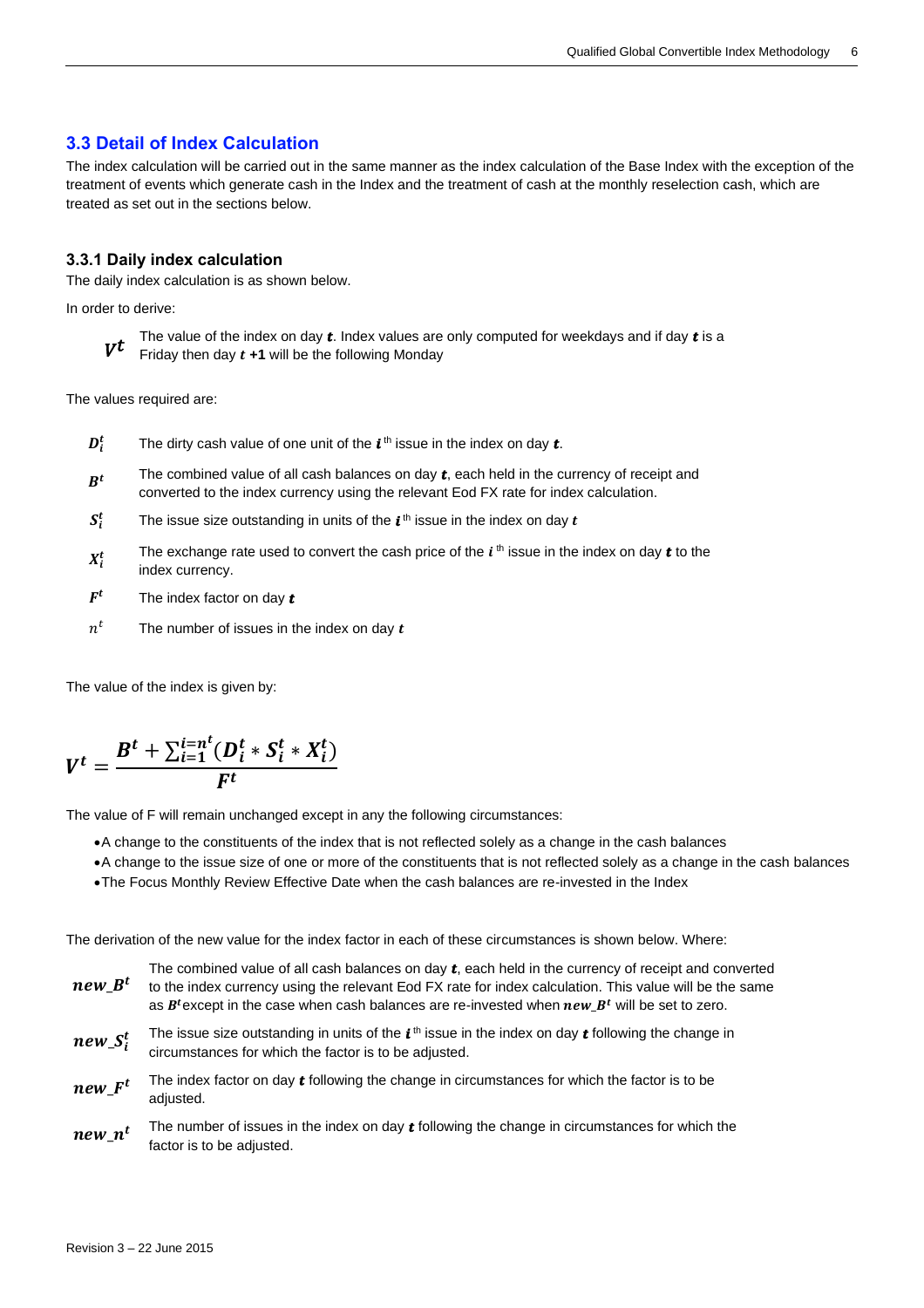The value of the index will be

$$
\frac{new_{\mathit{B}}^{t} + \sum_{i=1}^{i=new_{\mathit{B}}^{t}} (D_{i}^{t} * new_{\mathit{B}} S_{i}^{t} * X_{i}^{t})}{new_{\mathit{B}}^{t}}
$$

The value of the index is unchanged by the change in circumstances and therefore

$$
V^{t} = \frac{B^{t} + \sum_{i=1}^{i=n^{t}} (D_{i}^{t} * S_{i}^{t} * X_{i}^{t})}{F^{t}} = \frac{new_{\cdot}B^{t} + \sum_{i=1}^{i=new_{\cdot}n^{t}} (D_{i}^{t} * new_{\cdot}S_{i}^{t} * X_{i}^{t})}{new_{\cdot}F^{t}}
$$

And thus

$$
new_{F}^{t} = \frac{new_{B}^{t} + \sum_{i=1}^{i=new_{n}^{t}} (D_{i}^{t} * new_{S_{i}^{t}} * X_{i}^{t})}{B^{t} + \sum_{i=1}^{i=n^{t}} (D_{i}^{t} * S_{i}^{t} * X_{i}^{t})}
$$

#### <span id="page-6-0"></span>**3.3.2 Daily index calculation – cash balances**

#### <span id="page-6-1"></span>**3.3.2.1 Income events – Cash Balance Treatment**

The Base Index daily index calculation is

$$
V^t = \frac{\sum_{i=1}^{i=n} \{ (D_i^t + C_i^t) * S_i^t * X_i^t \}}{F^t}
$$

Where

 $\bm{\mathcal{C}}_t^{\bm{t}}$  is the cash value of income that becomes due for a unit of the  $\bm{t}$  th issue in on day  $\bm{t}$ .

 $\bm{D_t^t}$  for an issue with income that becomes due on day  $\bm{t}$  reflects the "ex-income" status of the issue either by way of adjustment of the contractual accrued or in market pricing for issues that trade "Dirty".

The corresponding calculation for the index is:

$$
V^t = \frac{B^t + \sum_{i=1}^{i=n} (D_i^t * S_i^t * X_i^t)}{F^t}
$$

In the calculation for the index,  $B^t$  includes the cash value of all income due to constituents that are "ex-income" on day  $\bm{t}$ .

#### <span id="page-6-2"></span>**3.3.2.2 Constituent changes – cash balance treatment**

When an issue is dropped from the Index the impact is to change the cash balance. Issues are dropped at the EoD price on the Drop Effective Date.

The cash balance is not increased on the Drop Effective Date as the issue remains a constituent at the time of the calculation; however, the cash balance is updated immediately following the calculation using the EoD price and size of the issue. The cash is held in the currency of pricing of the issue until the following Focus Monthly Review Effective Date.

#### <span id="page-6-3"></span>**3.3.2.3 Outstanding Issue Size changes – cash balance treatment**

When the Outstanding Issue Size decreases the impact is to change the cash balance. The change is applied at EoD on the Change Effective Date.

The cash balance is not increased on the Change Effective Date as the issue size remains unchanged at the time of the calculation; however, the cash balance is updated immediately following the calculation using the EoD price and the size of the change. The cash is held in the currency of pricing of the issue until the following Focus Monthly Review Effective Date.